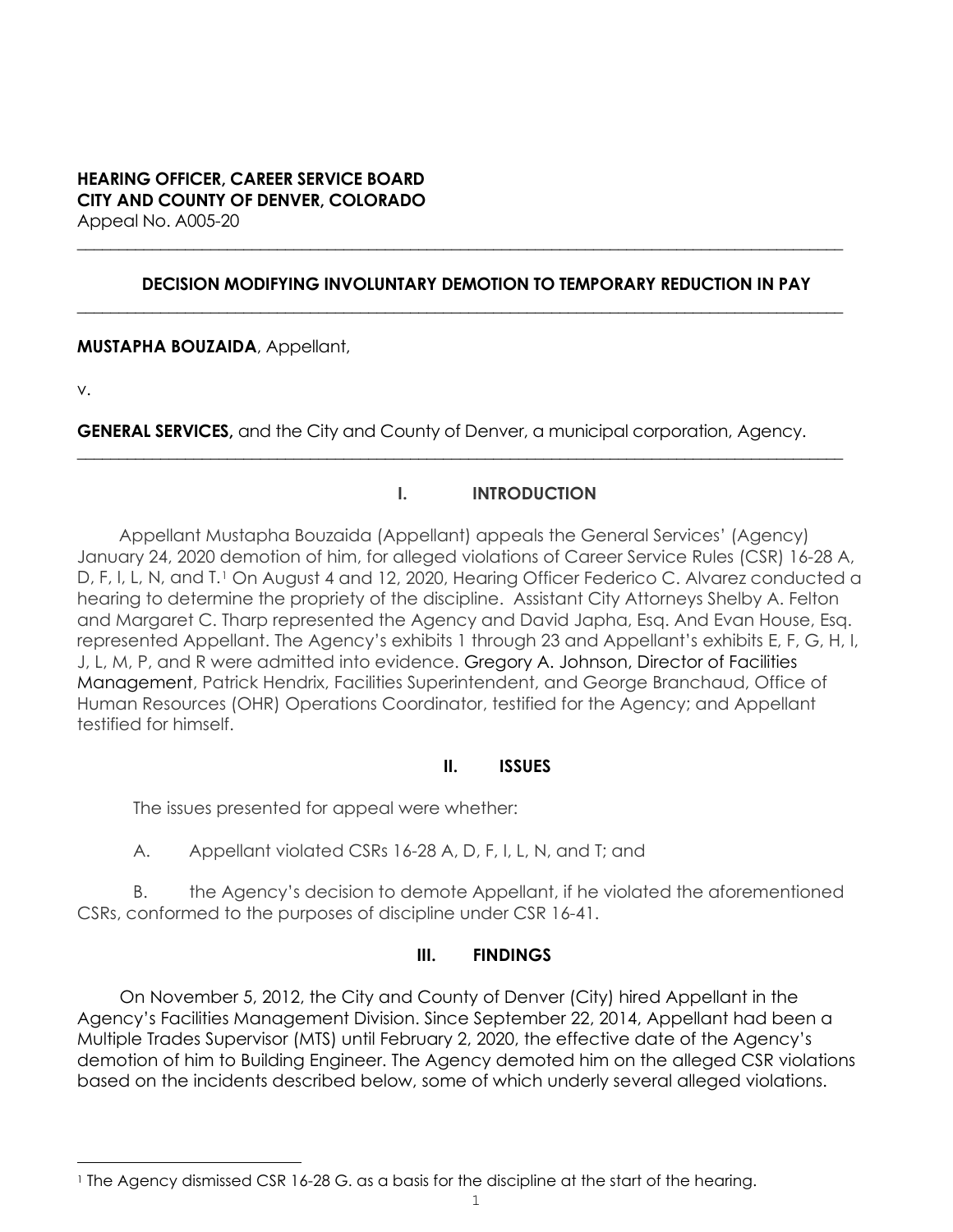#### Communications Regarding the Lead Building Engineer (LBE) Position

Herein the Agency implemented its September 16, 2019 Written Reprimand to Appellant directing him to cease his untoward emails. In part, the Reprimand stated: "Communicate in a thoughtful and respectful manner-in person and email. … If you have concerns respectfully address your questions and concerns directly with your supervisor first." (Ex. 23).

The Agency created an LBE position for each of its four teams, including Appellant's team, and filled them as it received funding for them. Appellant's team included himself and his subordinates, three building engineers, two maintenance technicians, and another staff person. Mr. Hendrix supervised the team. The LBE would be subordinate to Appellant and function as a Building Engineer, but also execute Appellant's supervisory duties when he would be absent. Mr. Hendrix testified that the position was designed as a promotional opportunity.

The LBE position was posted only internally that is, open only to City employees. On September 27, 2019, Sergio Botia, OHR Recruiter, notified Mr. Hendrix that the LBE position had been approved, stating, "I will post this internally so we can have your candidate apply to it." (Ex. 1-4) Mr. Hendrix testified that Mr. Brian Hedrick was his candidate, to whom Mr. Botia referred. Mr. Botia then scheduled interviews of three applicants, to which he invited Appellant. Mr. Hendrix and Mr. Botia did not include Appellant in the creation of the LBE position or request his input for it. Appellant learned of the position when he saw it posted. On October 14, 2019, Appellant emailed Mr. Hendrix and Mr. Botia, "Since we have only two candidates who applied, I recommend that the lead engineer position to be open to the public, and not restrict it to CCD employees only. More competition is better." Mr. Botia replied that the position had been "purposely written and designed for internal candidates." (Ex. 1-2, 1-1). Mr. Johnson confirmed in his Disciplinary Letter to Appellant, "On October 14, 2019, you were told the Lead Building Engineer position was created as a promotional opportunity within CCD, and that it was decided it would be posted internally."

The Agency states that three emails by Appellant show the impropriety of his complaints. On October 28, Appellant emailed Mr. Hendrix to object to participating in the interviews, alleging that Mr. Hendrix had created the LBE position to promote Mr. Hedrick so as to retain him. (Ex. 2). Mr. Hedrick had been offered a position at DIA but had declined it. Appellant criticized a promotion as an approach to retaining employees.

On November 5, Appellant emailed Mr. Johnson and Mr. Hendrix, summarizing a meeting among them of October 28. He again criticized the creation of the LBE position and its hiring process, allegedly to benefit Mr. Hedrick. He stated that the Agency instead needed another Building Engineer position. Appellant criticized their refusal to reschedule the interview of Daniel Navarro, absent as he was on mandatory snow removal duty at DIA. He objected to their pressure against him for "opposing their candidate." He denied Mr. Hendrix's claim that Appellant was threatened by Mr. Hedrick as biased and ignorant, as Appellant claimed adequate credentials and experience, and knowledge about his Team members' skills and experience so as to feel no threat from Mr. Hedrick. He again accused Mr. Hendrix of playing politics by promising promotions to subordinates, including Appellant, and of undermining Appellant by excluding him from decisions on his Team. (Ex. 4).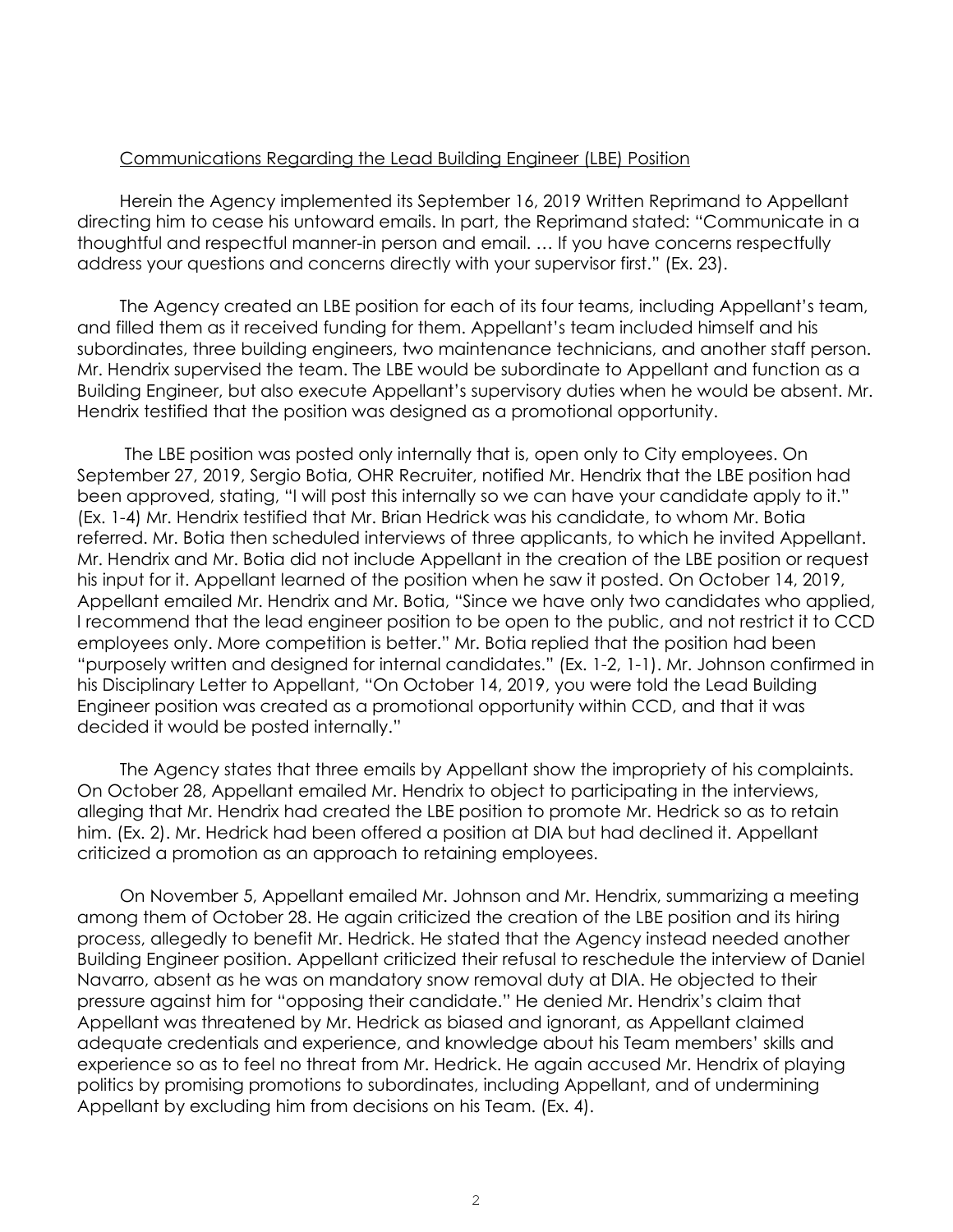At hearing, Mr. Hendrix testified that the fact that Mr. Navarro failed to appear for his interview showed that he had no interest in the position. He also noted that Mr. Navarro had not called in to advise that he would not show up for the interview.

On October 29 and 30, Mr. Hendrix and Appellant communicated by email about the status and progress of Building Automation System (BAS) for regulating the temperature at the 1245 Champa building. In them, Appellant stated he would take over the work as what others had done was not yet effective. They discussed Mr. Hendrix's exclusion of Appellant when Mr. Hendrix communicated with Appellant's (and Mr. Hendrix's) subordinates, including Mr. Hedrick, which Mr. Hendrix defended as appropriate and within the chain of command. Appellant learned that Mr. Hedrick created a plan for the BAS and shared it with Mr. Hendrix but not with Appellant. Appellant then accused Mr. Hendrix of engaging in a virtual political campaign and requested that Mr. Hendrix cease the "interference." (Ex. 3).

#### Infor Work Requests

Mr. Hendrix testified that part of Appellant's job was to submit work requests into the Infor system. Mr. Hendrix stated that at some point in October 2019, he directed Appellant to submit requests into Infor for his work on the 1245 Champa Building and, on October 24, 2019, reminded Appellant to do so when Appellant finished work on a unit on the building roof. On October 29, Mr. Hendrix stated by email to Appellant, "Also, so that we can show the tenants that we are working on the building please log all work you perform at 1245 Champa in Infor." (Ex C-4). Mr. Hendrix also requested that Appellant submit a progress update on his work at the building at 1245 Champa Street. On October 30, Mr. Hendrix reiterated to Appellant to enter his time into the Infor system within the conversation about work at the 1245 Champa Building. (Ex. C 3-2).

On November 13, 2019, Mr. Hendrix met with and reminded Appellant of his need to submit Infor Work Requests anytime that Appellant completed work on a building. Appellant responded that he understood this responsibility and had no issue complying with it. On November 20, 2019, when Mr. Hendrix again reminded Appellant of the need to input his time into the Infor system, Appellant created entries into Infor for the work he completed on November 20, and October 23 and 24 at the building. (Ex. 7). On December 10, 2019, Appellant input his time into the Infor system but did not do so for other days from October 24, 2019 through December 23, although he responded to this building at least once a week.

Mr. Hendrix testified that the majority of the MTS staff do not enter their time into the Infor system regularly, that Appellant had not entered his time into Infor before October 2019, and that he expected, but had not previously directed, Appellant to do so. He stated that he had now required it of Appellant for work at the 1245 Champa building because the Agency could bill its two tenants for that work. Mr. Hendrix did not testify when the tenants would be billed or its rates, or how the Agency had managed said billing before October. He testified that he expected Appellant to input his time weekly.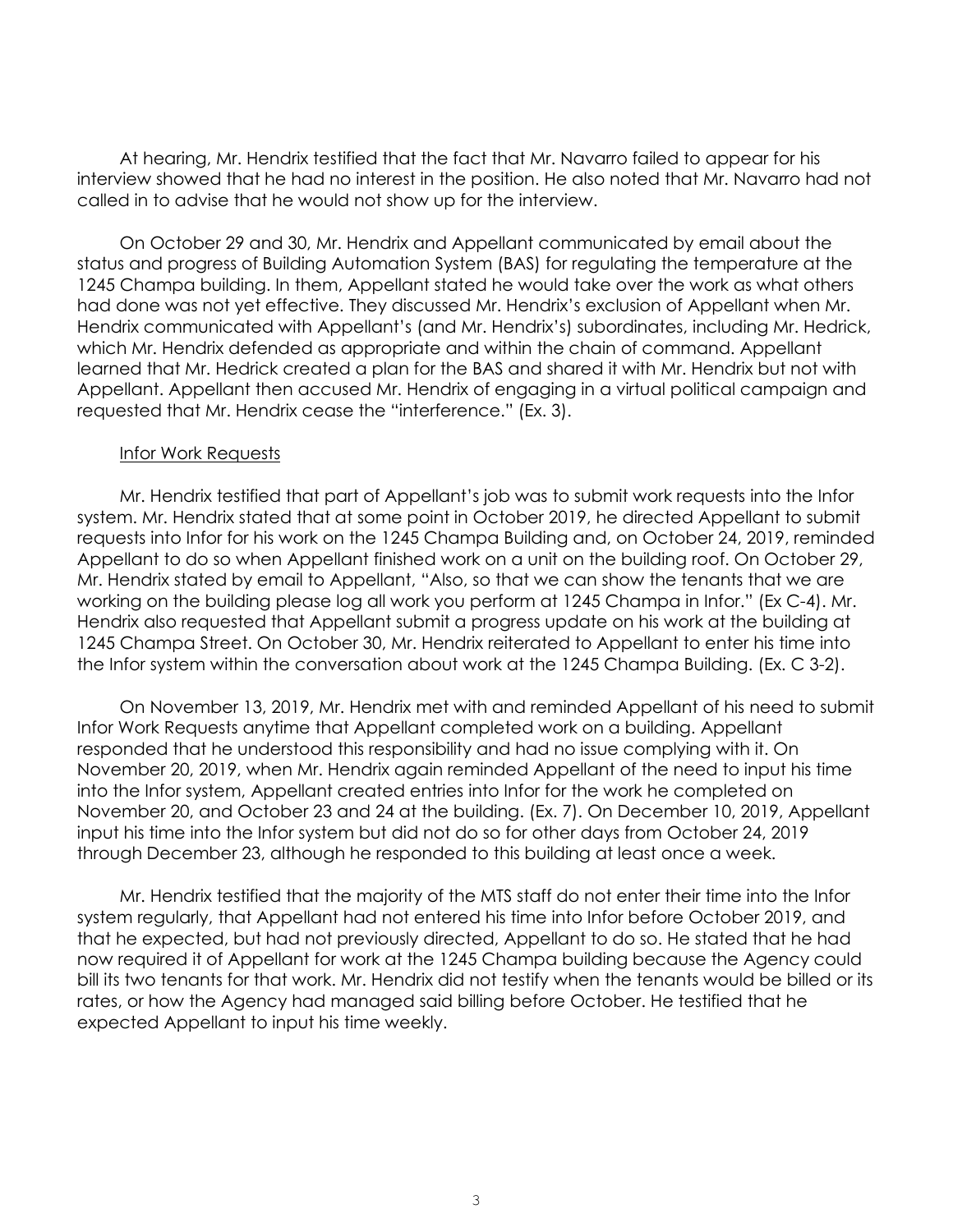Mr. Johnson testified that the Agency used Infor as its main tracking data platform to manage assets and performance and to make business decisions. He also testified that he did not review Appellant's Infor data to confirm whether Appellant had not input his hours into Infor previously, as Appellant had testified.[2](#page-3-0) He said nothing about billing the tenant. He testified that the input was best if done promptly when the memory of the work was fresh.

#### Trash Fence Lock

Mr. Hendrix testified that, on October 22, 2019, he directed Appellant to place a lock on the trash fence at the Minoru Yasui building for security reasons, as homeless people were moving into the area and becoming aggressive toward the staff. He stated that Appellant responded that he would install the lock the next day. On November 1, the Security Daily Activity Summary shows that a custodian at the building called to complain about homeless people in the trash area, although not on October 22, which the Denver Police dispersed. (Ex. 5). The building custodian placed their lock on the fence. On November 7, 2019, Building Engineer Anthony Payan cut off that lock, as they had lost its key, and replaced it with an Agency lock.

Appellant testified that the delay in installing the lock was Mr. Hendrix's indecision about which type of lock to use. He stated that once Mr. Hendrix decided on a lock, he provided it to Mr. Hendrix immediately. He also stated that he would not have installed the lock personally. Mr. Hendrix testified that he did not care which lock the Agency placed at the site.

### The DIA Interview

On November 15, 2019, Appellant did not come in to work at his scheduled start time of 7:00 a.m., although he had confirmed to Mr. Hendrix the prior day that he would do so. Appellant had then advised Mr. Hendrix that he would be leaving from 8:00 to 10:00 a.m. for a 10:00 to 11:00 interview for a City position at Denver International Airport (DIA). Mr. Hendrix had approved Appellant's time off to interview but had asked Appellant whether he would be in to work at 7:00 a.m. Appellant testified that, later that day, the interviewing administrator asked him to arrive earlier for the interview, apparently to take a test before it. He then decided to go straight to DIA in the morning since he would not have meaningful time at the Webb Building before the interview. He stated that he tried unsuccessfully to contact Mr. Hendrix to advise him of this change of plans. Mr. Hendrix was off work on November 15 but came to his office at 7:00 to check on Appellant, who was absent, and to retrieve some documents. Around 9:00 and 10:40, he first emailed and then texted Appellant, who did not respond, asking if Appellant was ok. (Ex. 6). Appellant arrived at the office around noon this day.

The next Monday, Mr. Hendrix confronted Appellant about his late arrival and failure to give notice of his delay. Appellant justified his delay with needing the time to prepare more for his interview, and described it as no big deal, unless Mr. Hendrix wanted to make it a big deal. Appellant volunteered to take personal time off for his delay, in spite of the City policy of allowing its employees to interview for other City positions during their work time. Appellant described an example where Mr. Hendrix authorized Appellant's subordinate to take time off

<span id="page-3-0"></span><sup>2</sup> As the Agency's advisory witness, Mr. Johnson heard the testimony on this topic one week earlier.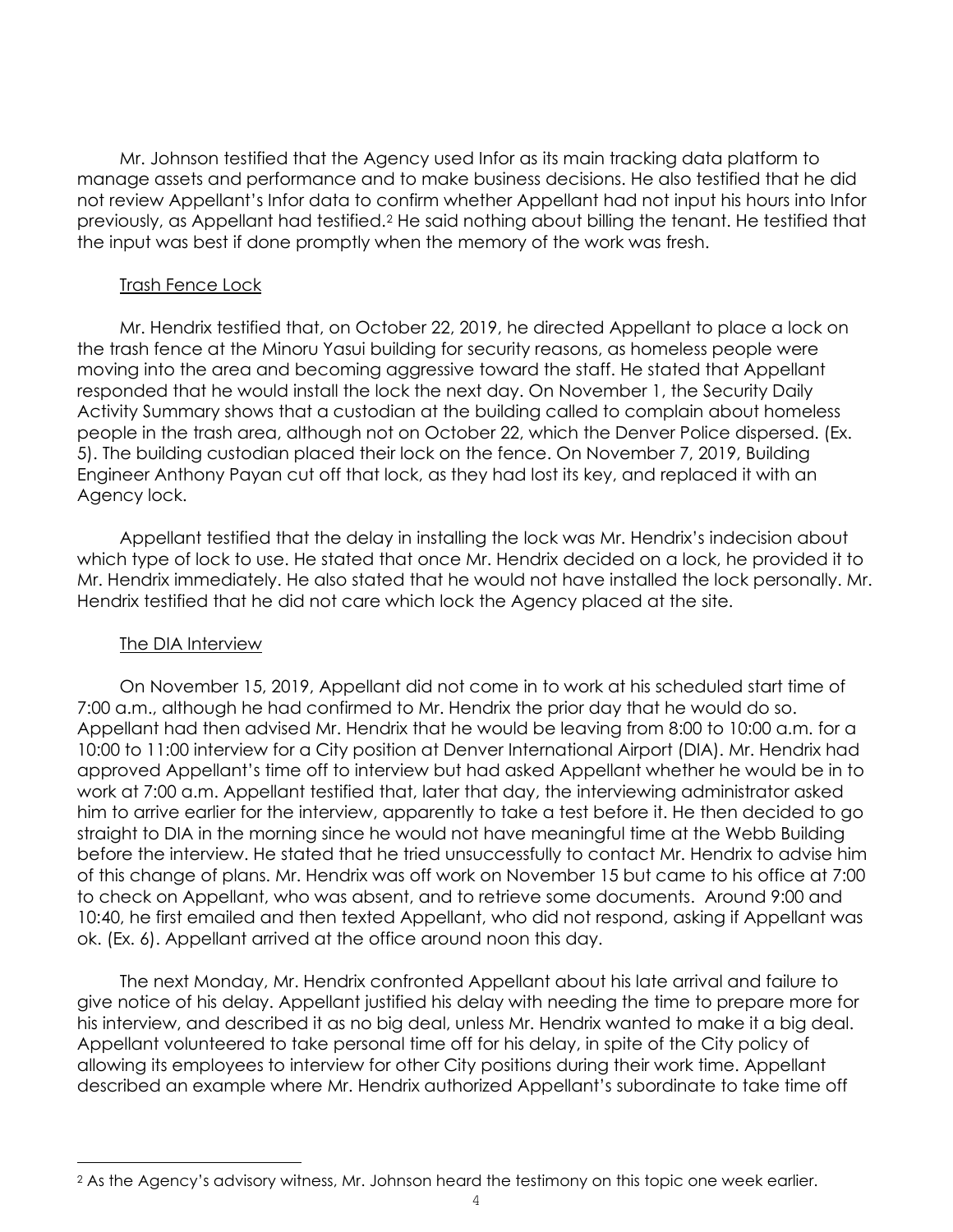and travel in a City truck to an interview at DIA, but complained that neither of them advised Appellant in advance of the subordinate's absence. Appellant also testified that he had never been late or missed a day of work during his tenure with the City.

Mr. Johnson stated in his letter of discipline that, after his response to Mr. Hendrix about his late arrival, Appellant described cultural differences and stated, "it's just a known fact that Moroccan's are more intelligent than Americans and can communicate better." (Ex. 15-4).

#### Agency Meeting

On November 20, 2019, Appellant failed to attend a mandatory Agency Employment Engagement meeting. A Maintenance Technician also did not attend and so advised Appellant later that day. Mr. Hendrix overheard Appellant tell the Technician that his absence was no big deal and that meetings are a waste of time. At hearing, Appellant stated that attendance at that meeting was not necessary as an employee survey would be discussed and the Agency would distribute the survey later by email anyway.

### OHR Secured Area Access

On December 18, 2019 at 12:46 p.m., Appellant sent an email to Karen Niparko, OHR Executive Director, inquiring whether she could attend a meeting at 1:00 p.m. among Appellant, his supervisors, and Senior OHR Business Partner Karen Westendorp. He wanted Ms. Niparko to monitor Ms. Westendorp's performance, stating, "I complained about my superintendent to the director and my expectations of [Ms. Westendorp] that she is not a neutral." After the meeting, at 1:33 p.m., Appellant accessed the secured OHR office with his employee badge and asked Mr. Branchaud if Ms. Niparko was available. He had no appointment to meet with her. Mr. Branchaud told Appellant that she was not in the office, but she would address his email later and Appellant left. Their exchange lasted about a minute.

Mr. Branchaud testified that he had reviewed Appellant's email to Ms. Niparko of earlier that day as his duties include screening her email. He recognized Appellant because Appellant had previously scheduled and attended a meeting with Ms. Niparko. However, Mr. Branchaud was uncomfortable with Appellant's presence in the OHR office. Appellant had not checked in with the receptionist before accessing it and was thus unannounced to Mr. Branchaud. Since Appellant had an appeal before the Career Service Board, Mr. Branchaud determined that Appellant's continued communications with Ms. Niparko should cease.

On December 19, 2019, Mr. Johnson and Mr. Hendrix met with and directed Appellant to not abuse his employee badge privileges. They directed him to not use his badge to access the OHR secured area for a personal meeting unless he had an appointment. They also directed him to advise them in advance when he is assigned to work in the OHR secured area. On December 19, Mr. Hendrix summarized their meeting and confirmed by email for Appellant the Agency's requirement that he schedule an appointment with OHR staff to discuss personal matters, stating, "If you would like to request a meeting with an OHR employee you schedule it through the appropriate channels which would either be by phone or email. You are expected to comply with these directives and any deviation from them could be cause for disciplinary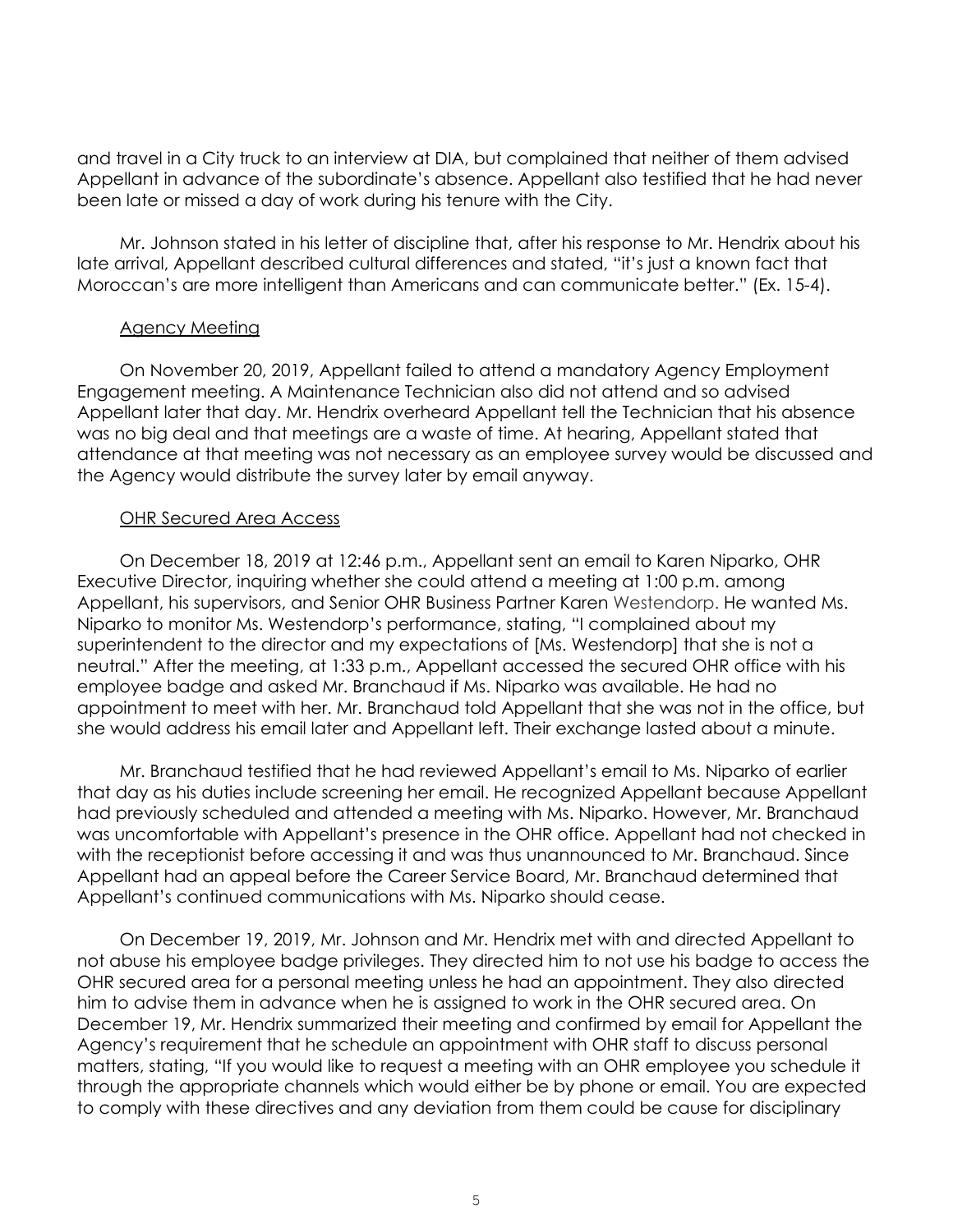action." (Ex 11-2). On December 23, Appellant responded by email with critical comments and denied that he had accessed the OHR area for personal use. (Ex. 11-1).

In the letter of discipline, Mr. Johnson stated, "[Mr. Branchaud] also explained that you should not access the secured area, and that you needed to make an appointment first." (Ex. 15-4,-5). However, Mr. Branchaud emailed Ms. Westendorp shortly after Appellant left the OHR secured area and stated, "I do request, however, that Mr. Bouzaida be advised that he must contact me in advance if he wishes to meet with Karen, just as any employee does, and cannot just 'stop by'". He did not state in his email or testify to having personally admonished Appellant. Mr. Branchaud also did not state a limitation that all employees must schedule any meeting with OHR staff by phone or email. He testified that employees routinely walk into the receptionist to request meetings with OHR staff, and the receptionist then directs them as appropriate.

### Graffiti

On December 18, 2019, the security staff at the Webb Building contacted Appellant at 1:30 a.m. as he was on duty, presumably for emergency calls, and advised him of the need to remove graffiti that had been placed on the Colfax entrance to the building. At 7:00 a.m., the staff again contacted Appellant to renew the request for removal of the graffiti. Appellant referred the staff to Mr. Hendrix, whose duties typically included the removal of graffiti. On December 19, Mr. Johnson and Mr. Hendrix asked Appellant why he had not removed this graffiti as its security staff had requested. In the letter of discipline, Mr. Johnson stated that Mr. Hendrix explained to Appellant that the removal was part of Appellant's responsibility and that "it was imperative that it was taken care of timely", which Appellant had disregarded. (Ex 15-5).

Appellant defended his actions by noting that Mr. Hendrix is responsible to remove graffiti. At hearing, Mr. Hendrix testified he did not expect Appellant to come to the Webb Building to remove graffiti at 1:30 a.m. Mr. Hendrix also agreed that his duties included the removal of graffiti at this building. Appellant testified that he prioritized a search for the source of a smell of gas in the Minoru Yasui building. He stated that he had smelled it before but could not locate the source. He stated that it was more critical to double check that issue now that the Building was open and more people were using it. Mr. Johnson testified that an MTS has the discretion to prioritize tasks, including a search for a gas leak. He stated he did not locate a report of a gas leak for that time in Infor, although he did not review the security logs.

## Appellant's Discrimination Claim

Appellant premised his national origin discrimination claim on Mr. Hendrix's August 2019 comment to him to the effect that if Appellant did not like his working conditions, he could leave the country, and on allegedly disparate treatment. Appellant had been grousing about how hard it is to get projects done in the City due to its budgeting process when Mr. Hendrix responded with his comment. Appellant testified that he was distressed by Mr. Hendrix's comment. Appellant was born in Morocco, immigrated to the U. S. in April 1999, and then became a United States citizen and started his family here. He earned a GED degree, a substitute for a high school diploma and has received some certification in building maintenance. Appellant requested that Mr. Johnson authorize mediation on Appellant's issues with Mr. Hendrix. Mr. Johnson denied this request as unproductive since he deemed Appellant to be the problem.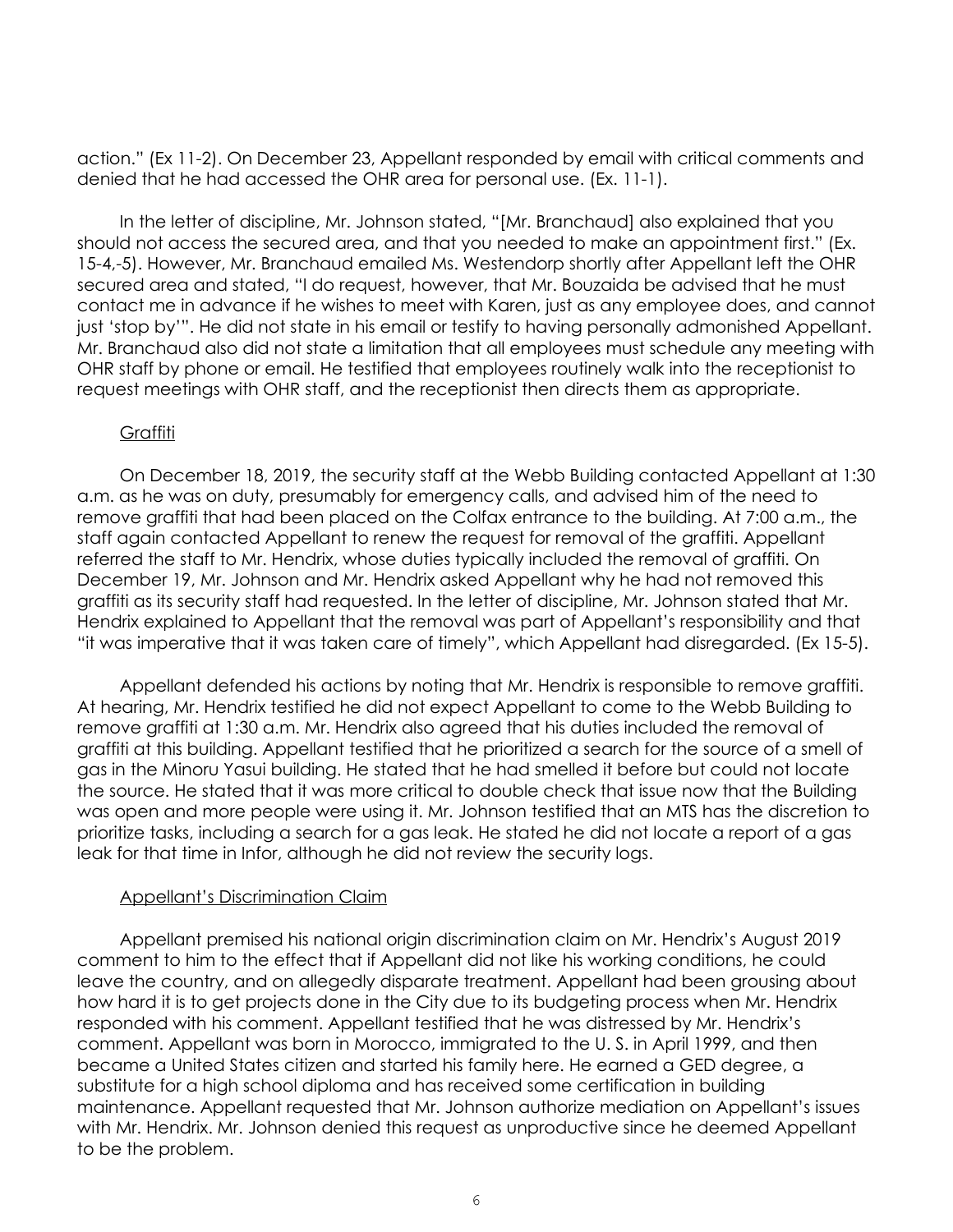Appellant first raised Mr. Hendrix's exclusionary comment to him at his Contemplation of Discipline meeting. This was when Mr. Johnson learned of it and he questioned Mr. Hendrix about it. Mr. Hendrix conceded making the comment and stated that he understood that it could have been misconstrued. Mr. Johnson considered these concessions as Mr. Hendrix taking responsibility for his conduct. Mr. Johnson described his conversation with Mr. Hendrix as a counseling and also required him to attend a class on crucial communications, still pending.

On December 23, 2019, the Agency notified Appellant of potential discipline and placed him on administrative leave. (Ex. 12). On January 6, 2020, Appellant met with Mr. Johnson, Mr. Hendrix, and Amy Lowell, OHR Employee Relations Partner, for his Contemplation of Discipline meeting. Appellant intended to retain counsel but could not do so due to the preceding holidays. He did not appear to understand that he could have the meeting postponed to get counsel, indicating that he would continue with the meeting as he did not have time to get counsel[.3](#page-6-0) Appellant read a statement in his defense. Mr. Johnson testified that Appellant did not appear remorseful or take responsibility for his actions. On January 24, 2020, the Agency demoted Appellant to a Building Engineer based on the reasons described in Mr. Johnson's Disciplinary Letter. (Ex. 15).

## **IV. ANALYSIS**

### **A. Jurisdiction and Review**

The Career Service Hearing Office has jurisdiction of this direct appeal of an involuntary demotion pursuant to CSR 19-20A.1.c. The Hearing Officer is required to conduct a *de novo* review, meaning to consider all of the evidence as though no previous action had been taken. Turner v. Rossmiller, 532 P.2d 751 (Colo.App. 1975); CSR 19-55 A.

## **B. Burden and Standard of Proof**

The Agency retains the burden of proof, by a preponderance of the evidence, throughout the case to prove that Appellant violated CSR 16-28 A, D, F, I, L, N, and T, and to prove that its discipline imposed on him was within a reasonable range of alternatives available to it. CSR 19-55 A.

## **C. Authority**

CSR 16-28 states in relevant part:

- A. Neglect of duty or carelessness in performance of duties and responsibilities.
- D. Any act of dishonesty, which may include, but is not limited to, lying, or improperly altering or falsifying records, examination answers, or work hours.
- F. Failing to comply with the lawful orders of an authorized supervisor or failing to do assigned work which the employee is capable of performing.
- I. Failure to maintain satisfactory working relationships with co-workers and other individuals the employee interacts with as part of his or her job.
- L. Discrimination or harassment as defined in this Rule 16. This includes making derogatory

<span id="page-6-0"></span><sup>&</sup>lt;sup>3</sup> The Hearing Officer does not consider this result a violation of due process as Appellant was able to address his response comprehensively at hearing.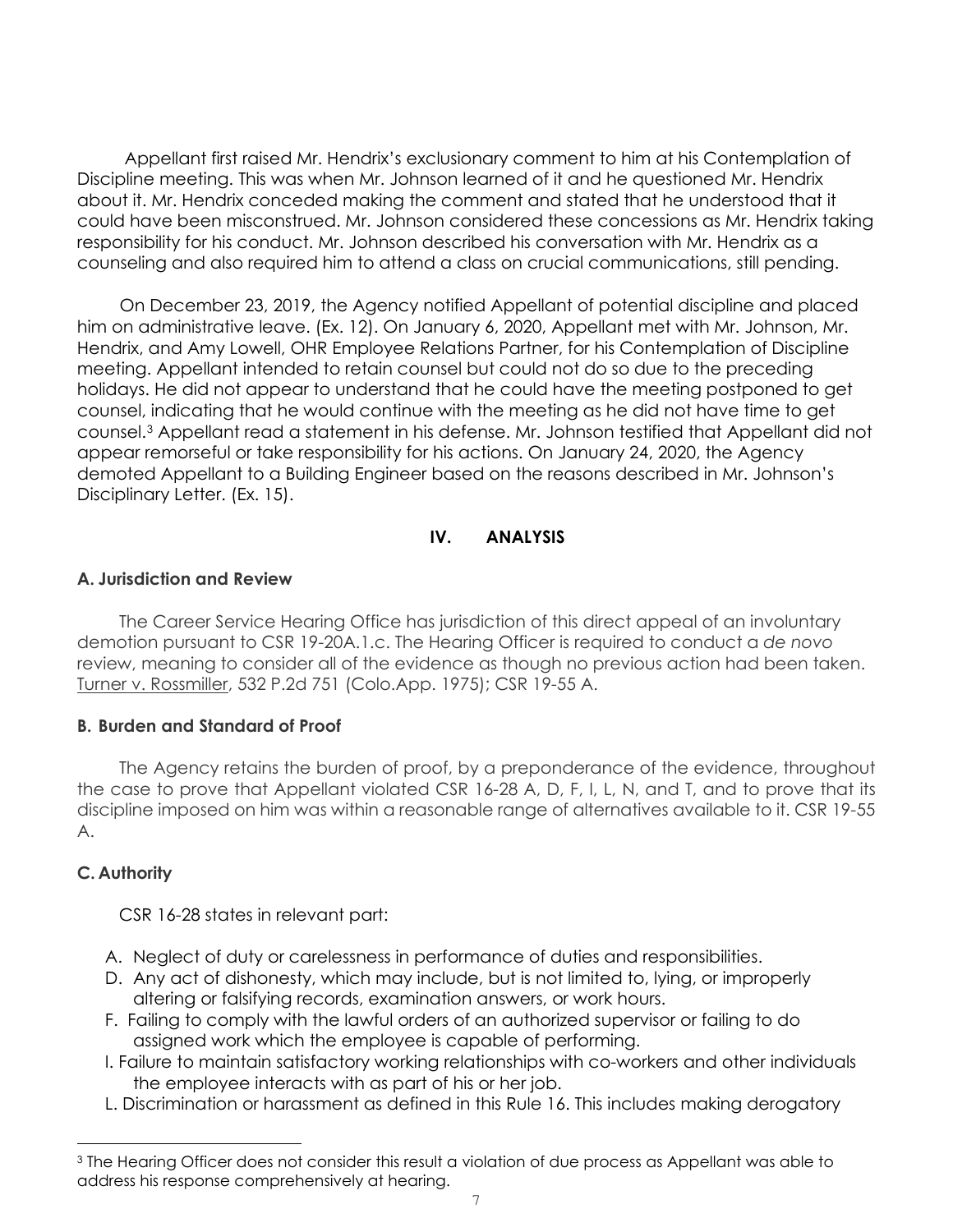statements based on race, color, creed, religion, national origin, sex, gender identity, sexual orientation, marital status, military status, age, disability, or political affiliation, or any status protected by federal, state, or local laws. This prohibited conduct need not rise to the level of a violation of any relevant state or federal law before an employee may be disciplined and the imposition of such discipline does not constitute an admission that the City violated any law.

- N. Unauthorized deviation from scheduled shift including reporting to work after the scheduled start time of the shift, leaving work before the end time of the shift, or working unauthorized overtime.
- T. Conduct which is or could foreseeably:
	- 1. Be prejudicial to the good order and effectiveness of the department or agency;...
	- 3. Be unbecoming of a City employee.

#### **D. Career Service Rule Violations**

1. CSR 16-28 A – Neglect or Carelessness

Mr. Johnson testified that Appellant violated this Rule through his failure to enter his time into the Infor system, install a lock at the Minoru Yasui building, remove the graffiti at the Webb Building, and through his comments that Agency meetings are a waste of time. Appellant argued that he complied with his Infor duty sufficiently, Mr. Hendrix created the lock installation delay, and the building management had installed a lock anyway, Mr. Hendrix had the duty to remove the graffiti, and denied making comments about ignoring Agency meetings to a subordinate. The Hearing Officer finds that the Agency proved some violations of this Rule by Appellant.

Appellant was dutybound to follow Mr. Hendrix's directive that he input his time into the Infor system for the 1245 Champa building. Although Mr. Hendrix testified that he did not enforce this duty routinely for the MTS staff, including Appellant, and Mr. Hendrix was enforcing it specifically on Appellant due to his work on this building, Appellant had no basis to ignore the directive. Mr. Hendrix's claim that the Agency needed Appellant's time to bill its building tenants lacked credibility, but it did not discipline him for a loss of funds due to inadequate billing.

Appellant was dutybound to follow Mr. Hendrix's directive to install a lock at the Minoru Yasui building, even if did not install it personally. Even if Mr. Hendrix had not yet selected a specific type of lock, Appellant should have installed one to address the tenants' concerns. If Mr. Hendrix later chose a different lock, Appellant could have exchanged it. He instead did not install a lock as a reaction to Mr. Hendrix, causing the tenants to have to install their own lock.

Appellant violated his duty to attend the Agency meetings and to encourage other employees to also attend them. His testimony showed that he viewed meetings as expendable. There is no reason why he would have told the subordinate who also missed a meeting anything different from his assessment of them. So, his denial is not credible.

The Agency did not prove Appellant violated a duty to remove the graffiti at the Webb building. Mr. Hendrix's testimony showed otherwise. He testified that he had this duty and that he did not expect Appellant to come in at 1:30 a.m. to remove it, evidently because the graffiti was not an emergency. Once they both came to work in the morning, Mr. Hendrix's duty to remove it applied. The evidence did not show that the Agency duties are rearranged because a particular entity called in a complaint. But Mr. Johnson stated in the Disciplinary Letter that the graffiti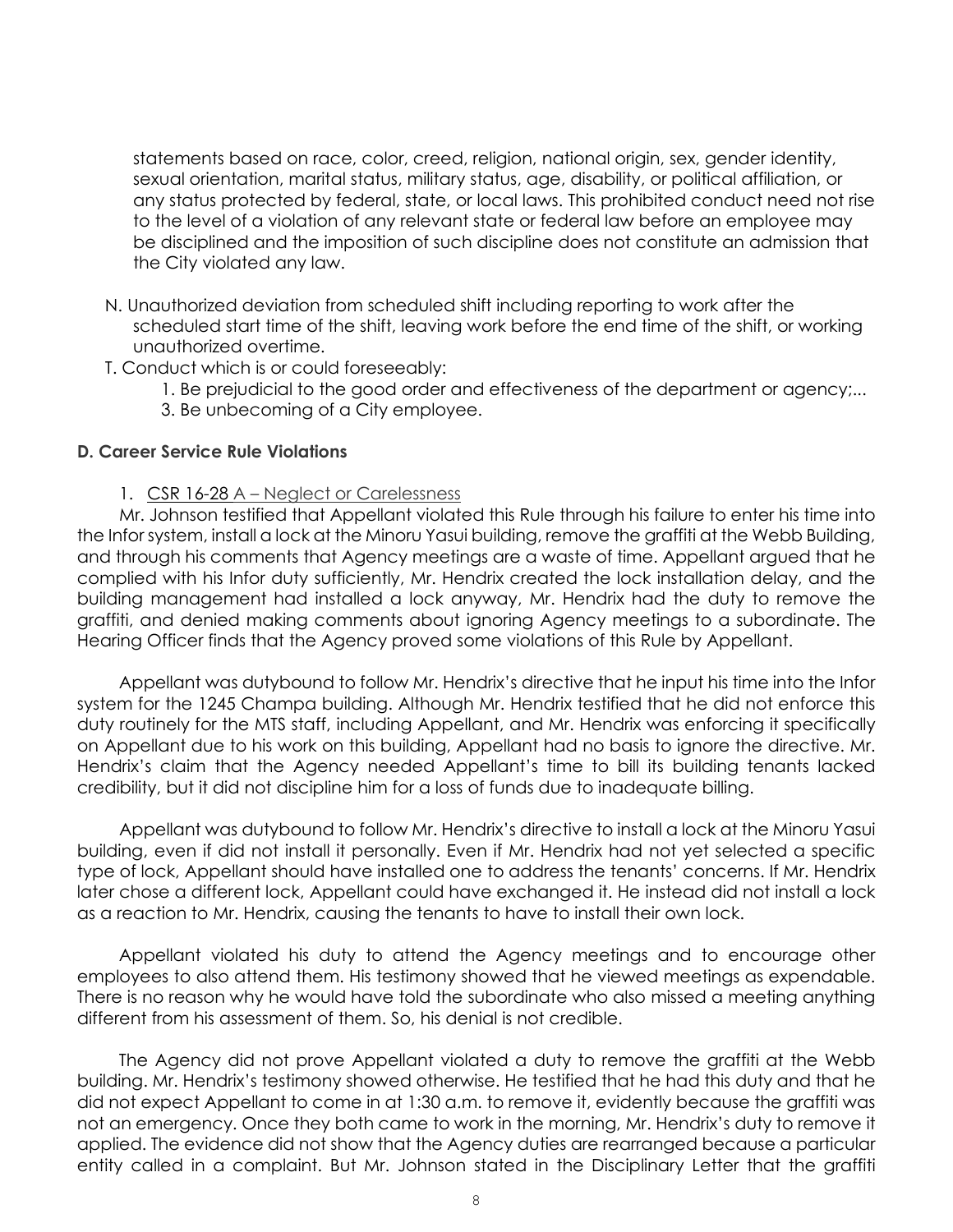"should have been cleaned up immediately, especially since security was requesting it." Mr. Hendrix's testimony did not bear out any duty to remove it immediately. If the fact that security requested the removal elevated its priority, Mr. Hendrix should have removed it promptly upon his arrival at work, but he delegated the task to someone else.

#### 2. CSR 16-28 D - Dishonesty

Mr. Johnson testified that Appellant violated this Rule through his failure to appear at work at 7:00 on the day of his DIA interview as agreed, denial of his November 18 comment about Moroccan superiority, claim that he had an interview with Ms. Niparko on December 18 when he accessed the OHR secured area, and claim that he checked for a gas leak instead of removing the graffiti at the Webb Building. Appellant argued that he did intend to arrive at work at 7:00 on the day of his interview but was expedited by DIA, denied making any comment about Moroccan superiority, denied he claimed to have had a meeting with Ms. Niparko, and stated he checked for a gas leak rather than remove the graffiti on the Webb Building. The Hearing Officer finds that the Agency proved some violations of this Rule by Appellant.

The Hearing Officer finds that Appellant did state that Moroccans are more intelligent than Americans and communicate better. Mr. Hendrix had earlier made his anti-immigrant comment to Appellant. As a supervisor, he set the example that someone who is annoyed may make divisive comments. Appellant was by then frustrated with his lack of success in getting promoted. He had not been promoted in June 2019, and Mr. Johnson later advised him that he would not get interviewed for the superintendent position for which he had then applied. In addition, Appellant perceived flaws he deemed apparent in the Agency management. So, he expressed his dissatisfaction broadly. His denial is unconvincing, and he violated this Rule through this comment, and then denying having said that comment.

Appellant intended to come to work at 7:00 a.m. on November 15, and then leave to interview at DIA. However, he was advised to come into DIA earlier. He concluded that he would not have meaningful time at work before having to leave so he did not come in at 7:00 a.m. That he did so does not convert his earlier intent to do so as into an act of dishonesty or a violation.

In his Disciplinary Letter, Mr. Johnson stated, "You stated [to Mr. Hendrix and Mr. Johnson] you did have a previously scheduled appointment with Ms. Niparko on December 18, 2019. OHR verified with Mr. Branchaud that this was not true." Mr. Hendrix testified to this claim. However, Mr. Hendrix's email summarizing their meeting following that incident makes no mention of it, in spite of its alleged significance. (Ex. 11). Appellant neither made this claim in his email responses or in his testimony. Mr. Johnson stated he did not recall if Appellant had an appointment. Mr. Branchaud did not testify to any query from the Agency asking to confirm that Appellant had no appointment. The Hearing Officer finds that the Agency failed to prove this claim.

The Hearing Officer has reviewed Mr. Johnson's Disciplinary Letter and does not find that the Agency disciplined Appellant for allegedly lying about investigating a gas leak. As such, and since the Agency cannot justify Appellant's discipline with new allegations, the Hearing Officer does not analyze this allegation further.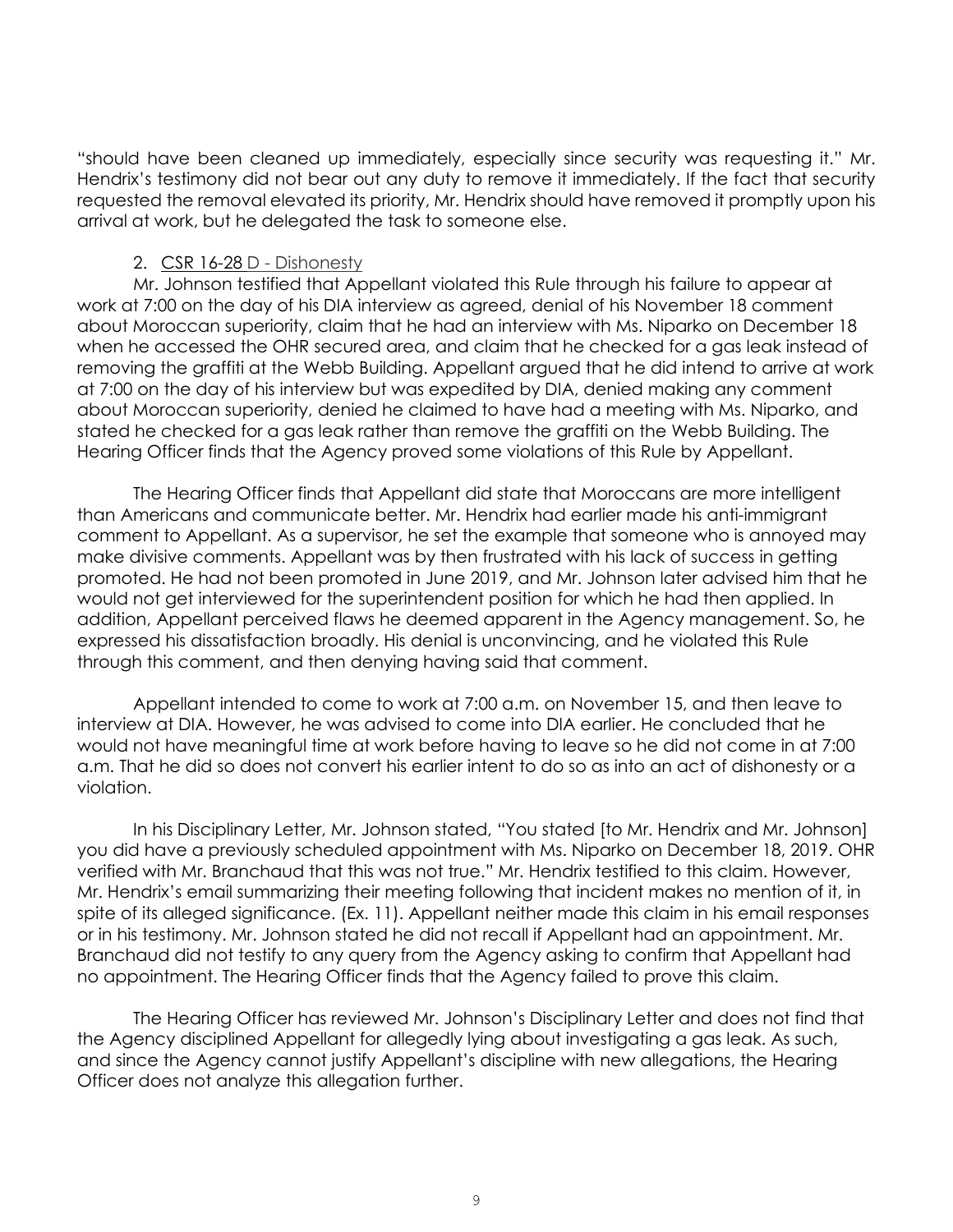### 3. CSR 16-28 F – Failure to Comply or Do Work

Mr. Johnson testified that Appellant violated this Rule through his failures to enter his time into the Infor system, install the lock at the Minoru Yasui building, remove the graffiti at the Webb Building, and his comment that Agency meetings are a waste of time. Appellant argued that he complied with his Infor duty sufficiently, Mr. Hendrix created the lock installation delay, and the management had installed a lock anyway, Mr. Hendrix had the duty to remove the graffiti, and

he denied making the comment about Agency meetings. The Hearing Officer finds that the Agency proved some violations of this Rule by Appellant.

For the reasons described above regarding CSR 16-28 A, Appellant violated this Rule by failing to execute his duties to follow Mr. Hendrix's directives that he enter some of his time into the Infor system, install a lock in the Minoru Yasui building, and to attend Agency meetings and encourage other employees to also attend them.

For the reasons described above regarding CSR 16-28 A, Appellant had no duty to remove the graffiti at the Webb Building under the circumstances and thus committed no violation of this Rule for not doing so.

### 4. CSR 16-28 I – Failure to Maintain Satisfactory Relationships

Mr. Johnson testified that Appellant violated this Rule through his untoward emails, his failure to appear at 7:00 am on the day of his DIA interview, his comment about Moroccan superiority over Americans, and his email to Ms. Niparko about Ms. Westendorp. Appellant argued his emails are acceptable and are merely composed in plain English, his failure to appear at 7:00 a.m. the day of his interview was a minimal issue under the circumstances, denied his comment about Moroccan superiority, and explained his email about Ms. Westendorp as factual. The Hearing Officer finds that the Agency proved some violations of this Rule by Appellant.

Appellant's emails have some issues due to their content, but they are not as clearly violative as the Agency claims. Appellant's continued disagreement with the Agency's hiring of Mr. Hedrick is problematic for his persistence. While he can voice input even to disagree, once the Agency makes a decision, it is binding on him and his duty is to implement it to the best of his ability. His continued criticism is distracting and a violation of the Rule.

However, Appellant alleged that Mr. Hendrix created the LBE for Mr. Hedrick, and some facts can be construed to give that impression. First, Appellant stated that he is responsible for hiring the LBE as his subordinate, but Mr. Hendrix appeared to make the hiring decision, with support from Mr. Johnson. Inexplicably, Mr. Hendrix did not take input from Appellant on the creation of the LBE position or advise him that the position was open. Appellant learned of it when he saw it posted. Mr. Botia then emailed Mr. Hendrix that he would then post the position so his candidate [Mr. Hedrick] could now apply for it. Candidate Mr. Navarro could not interview because he had mandatory snow removal duty, but Mr. Johnson and Mr. Hendrix denied Appellant's request to reschedule his interview. Mr. Hendrix testified that Mr. Navarro's absence evidenced that he had no interest in the position, even though he had just applied for it. Mr. Johnson's Disciplinary Letter states that the Agency created the position "as a promotional opportunity within" the City. The Agency would best boost its employee morale if it hired from within the Agency. These facts favored Mr. Hedrick and he got the position as Appellant predicted. So, Mr. Hendrix, albeit with Mr. Johnson's support, did Mr. Hedrick a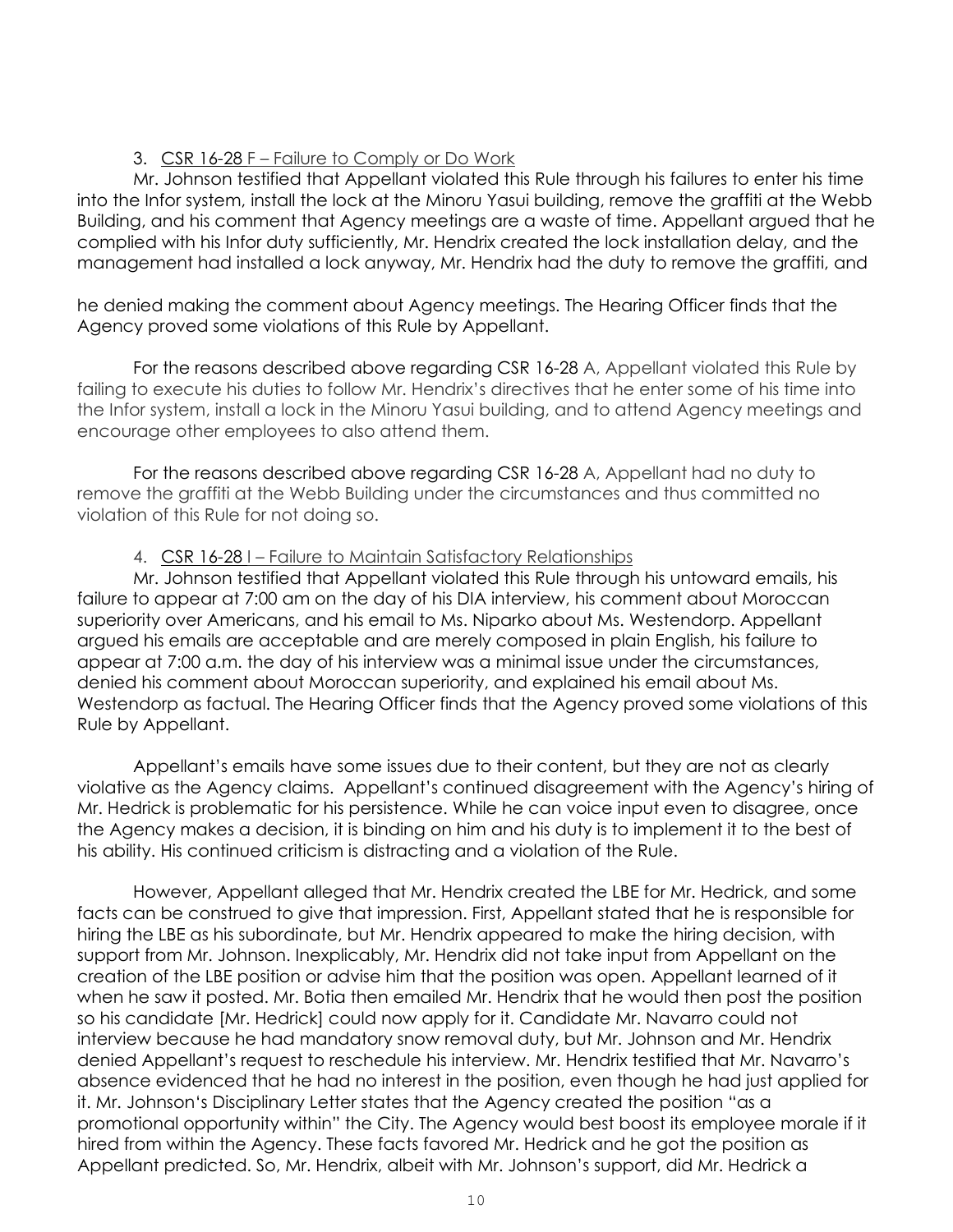disservice even if he was the best qualified candidate by appearing to favor his hiring. And the Agency then disciplined Appellant for his criticism that it cannot prove as unwarranted given these facts. Appellant's criticism itself is not a violation of this Rule.

On October 30, 2019, Appellant accused Mr. Hendrix of engaging in a virtual political campaign and requested that he cease the "interference." Appellant complained that Mr. Hendrix would direct the operations of his subordinates but exclude him from those decisions. Mr. Hendrix did solicit comments from Appellant's subordinates if they felt Appellant supported them inadequately. He largely excluded Appellant from the implementation of the LBE position. He also authorized time off for Appellant's subordinate to interview without informing Appellant. Appellant's allegation of a political campaign is misplaced. However, his claim that the chain of command should be observed is valid. The Hearing Officer finds this to be a minor violation.

On November 5, 2019, Appellant stated that Mr. Hendrix alleged that Appellant felt threatened by Mr. Hedrick because Appellant had criticized his hiring. Appellant described Mr. Hendrix's "comments" as "a testimony to his bias and ignorance". Appellant's allegation of the ignorance of Mr. Hendrix is unfounded. Mr. Hendrix had worked with Appellant and the members of Appellant's team for several years. To claim he is unaware of their backgrounds or talents is not credible and merely an excuse to discredit his communications. This comment is a violation of this Rule.

However, Appellant leveled the allegation of the bias of Mr. Hendrix after he invited Appellant to leave the country due to his prior criticisms. This comment alone evidences bias. Some immigrants<sup>[4](#page-10-0)</sup> experience comments upon complaining of conditions here to the effect that they are inferior and they should return to their inferior country if they do not like it here. Herein, Mr. Hendrix took offense at Appellant's prior criticisms of the U.S. and the President. He described himself as "concerned", "bothered", and "disturbed" by them. But Appellant is a citizen with a right to his opinions without jeopardizing his presence. The Agency focused on the fact that Mr. Hendrix did not invite Appellant to return to Morocco. However, Mr. Hendrix knew that Appellant was a Moroccan immigrant when he invited Appellant to leave the U.S. Immigrants from a first world country are rarely invited to return, say to England, or France, or Germany, because it is not an insult. That is, they are not being denigrated by being told to return to their prior, inferior residence. So, an invitation or directive that an immigrant leave the U.S. or return elsewhere is a disparate treatment, whether intentional or unconscious. Thus, Appellant's claim of bias by Mr. Hendrix has a basis and is not a violation of this Rule.

For the reasons described above regarding CSR 16-28 D, Appellant violated this Rule with his comment regarding Moroccan superiority.

In part for the reasons described above regarding CSR 16-28 D, Appellant did not violate this Rule by failing to appear at 7:00 a.m. on the day of his DIA interview. Also, the City's policy facilitates such interviews. Had Appellant not accommodated the hiring authority, he could have been subject to a claim similar to Mr. Hendrix's, that he had no interest in the job. The Agency should have accommodated Appellant's interview rather than discipline him for it.

<span id="page-10-0"></span><sup>4</sup> Some U.S. born citizens also experience these comments if they have Hispanic surnames, for example, or evidence ethnic culture. A common comment is, "Go back to Mexico."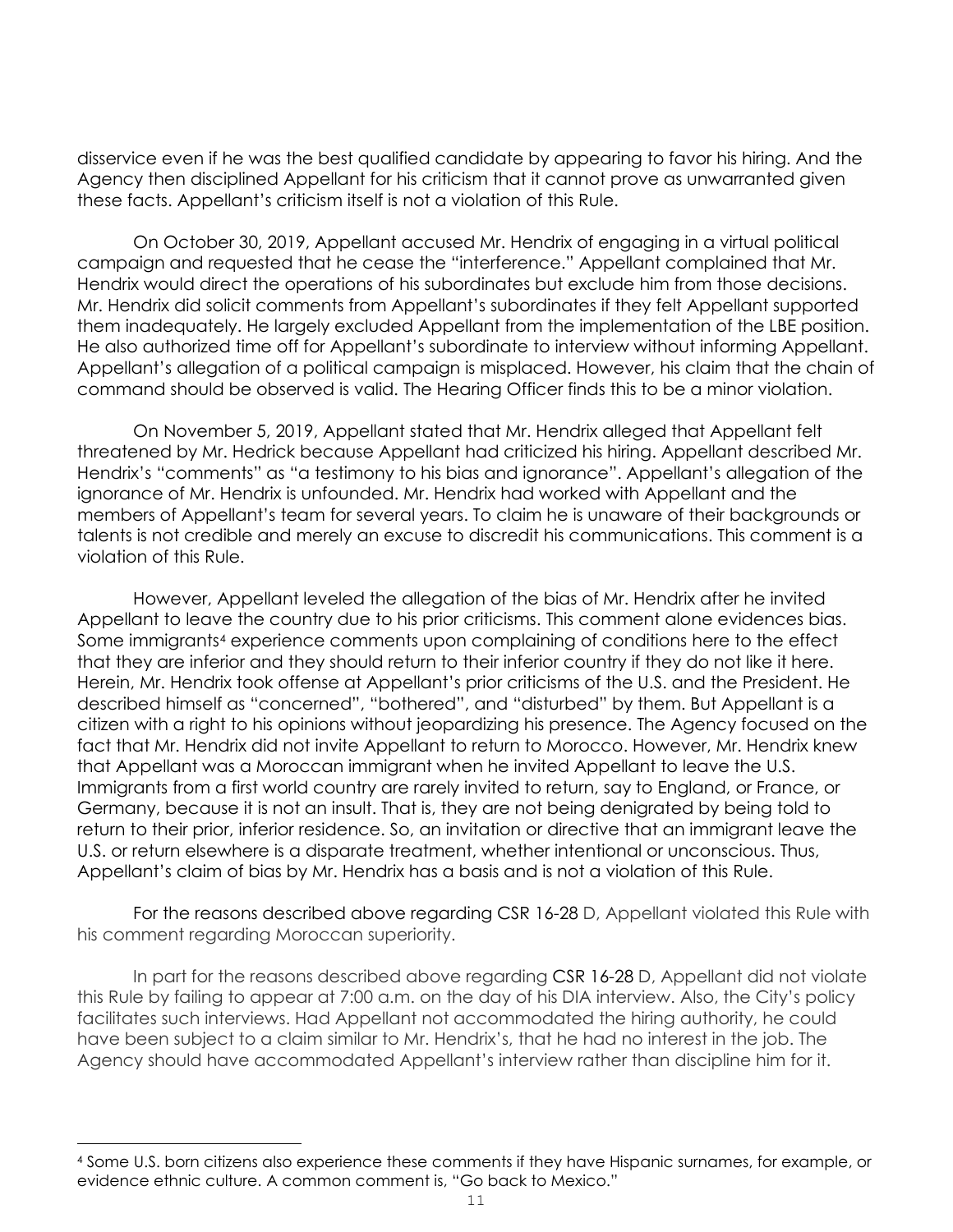Appellant emailed Ms. Niparko an invitation to a meeting 14 minutes before it began. As everyone should have expected, she did not attend. Ms. Niparko has significant and substantial duties, and they do not include personally monitoring a subordinate like Ms. Westendorp. The Agency disciplined Appellant not because he sent this untimely email to Ms. Niparko, but because he criticized Ms. Westendorp as not neutral, when "[she] has been nothing but professional towards you." (Ex. 15-4). At hearing, the Agency did not address Ms. Westendorp's impartiality towards Appellant. More importantly, there was no evidence that any working relationships were impaired. OHR staff deal with employment disputes regularly and they must expect that some individuals will be dissatisfied with their outcome. Appellant testified that Ms. Westendorp's protocol shows that she is not neutral. To receive his complaint about his superiors, she would convene a meeting with them present. They sat on one side and he on the other. After the meeting, they would remain, presumably to consult about him. These optics could give the impression that she is oriented towards management. Ms. Westendorp may have sound reasons for this protocol which the Agency or she could have explained to him. Regardless, the Hearing Officer does not find a violation of this Rule due to this criticism.

### 5. CSR 16-28 L - Discrimination

Mr. Johnson testified that Appellant violated this Rule through his comment about Moroccan superiority over Americans. Appellant denied this allegation.

For the reasons described above regarding CSR 16-28 A, Appellant violated this Rule through his patently discriminatory comment.

## 6. CSR 16-28 N – Unauthorized Deviation from Shift

Mr. Johnson testified that Appellant violated this Rule through his failure to report to work at 7:00 on the day of his DIA interview and by deviating from his work responsibilities to access the OHR secured area for personal reasons. Appellant argued that his late arrival was minimal and that he did not access the OHR for personal reasons.

For the reasons described above regarding CSR 16-28 I, Appellant did not violate this Rule by failing to appear at 7:00 a.m. on the day of his DIA interview.

Appellant did access the OHR secured area for personal reasons. He defines "personal" to mean a discussion of personal matters and stated that he did not discuss them with anyone at OHR, hence he did not access the area for personal reasons. This argument lacks merit. However, Appellant's intrusion into his work responsibilities was minimal, one minute in the OHR secured area plus whatever time he took to enter it. The Agency did not identify Appellant's floating lunch hour, that Mr. Johnson described, of this day or whether he was on it then. When Appellant accessed the OHR area for personal reasons, the Agency had not imposed limitations on his access to it. Even after his intrusion, it only required him to make an appointment before accessing OHR but not to seek a supervisor's approval to include it in his schedule. Although the Agency purported to not otherwise limit Appellant's access to OHR, it disciplined him for this additional limitation. The Hearing Officer finds that the Agency did not prove Appellant violated this Rule.

## 7. CSR 16-28 T, Conduct, Section – Prejudicial, and 3 - Unbecoming

Mr. Johnson testified that Appellant violated Section 1 of this Rule through his untoward emails, failure to install the lock at the Minoru Yasui building, comment about Moroccan superiority, comment that meetings are a waste of time, email regarding Ms. Westendorp, and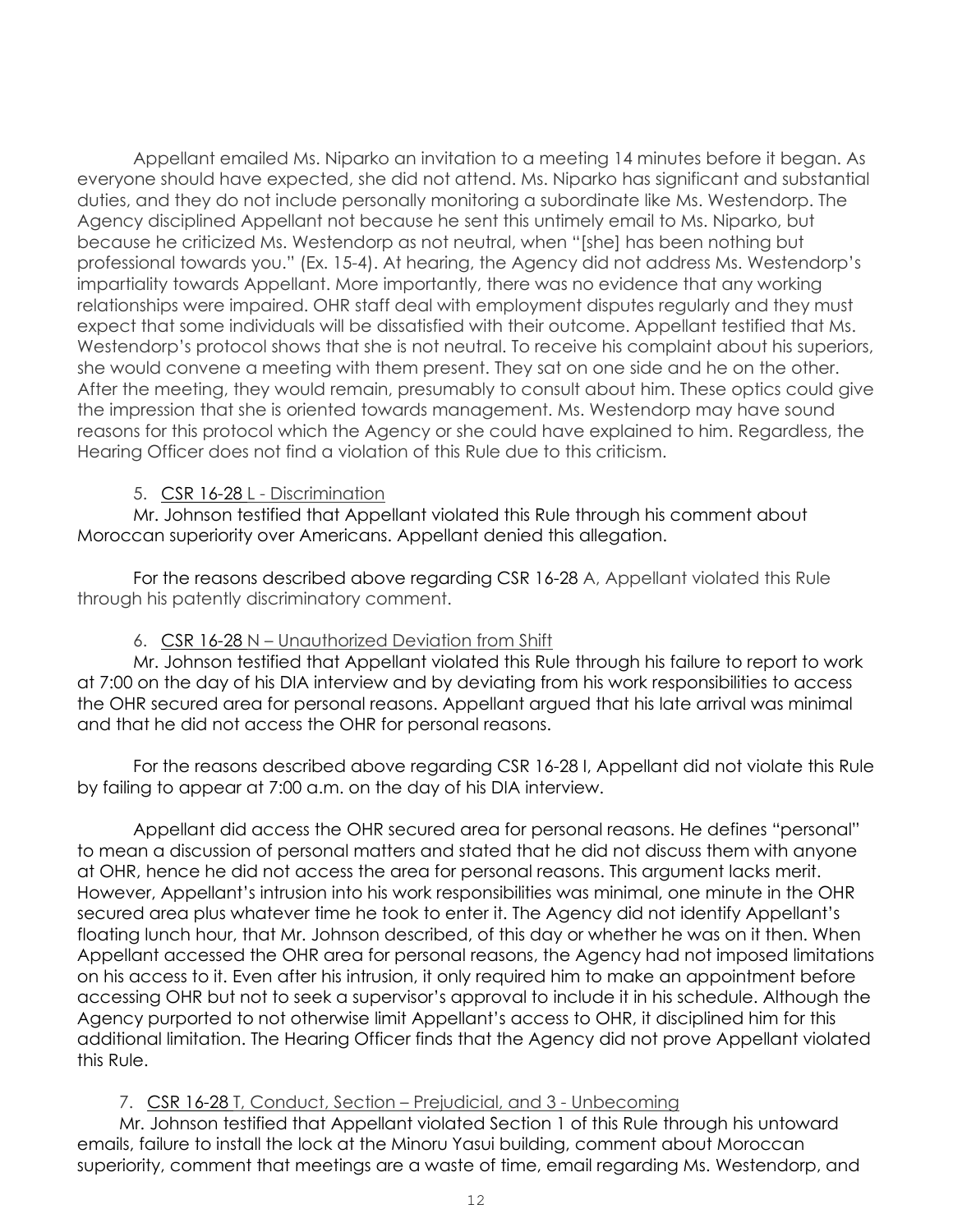failure to remove the graffiti at the Webb building. He also testified that Appellant violated Section 3 of this Rule through his failure to input his time into the Infor system and his criticism of Ms. Westendorp. Appellant argued that his emails are acceptable and merely composed in plain English, Mr. Hendrix created the lock installation delay, and the building custodian had installed a lock anyway, denied his comment about Moroccan superiority, denied his comment about Agency meetings, and explained his email about Ms. Westendorp as factual; and that he complied with his Infor duty sufficiently. The Hearing Officer finds that the Agency proved some violations of this Rule by Appellant.

For the reasons described above regarding CSR 16-28 I, Appellant violated Section 1 of this Rule through his emails criticizing Mr. Hendrix as ignorant and engaged in a virtual political campaign, and his extended criticism of the Agency's hiring process for its LBE.

For the reasons described above regarding CSR 16-28 A, Appellant violated Section 1 of this Rule through his failure to install a lock at the Minoru Yasui building and his comment that Agency meetings are a waste of time.

For the reasons described above regarding CSR 16-28 D, Appellant violated Section 1 of this Rule with his comment regarding Moroccan superiority.

For the reasons described above regarding CSR 16-28 I, Appellant did not violate this Rule through his email criticizing Ms. Westendorp.

For the reasons described above regarding CSR 16-28 A, Appellant did not violate this Rule through his failure to remove graffiti at the Webb Building.

For the reasons described above regarding CSR 16-28 A, Appellant violated Section 3 of this Rule through his failure to input his time into the Infor system.

## **E. Appellant's Discrimination Claim**

The evidence does not show that Appellant was disciplined based on his national origin. The Agency, through Mr. Johnson, disciplined Appellant for the allegations against him, some sustained and others not, in its Disciplinary Letter. Mr. Hendrix did make an anti-immigrant comment to Appellant, but it did not generate the Agency's discipline of him. Mr. Johnson decided Appellant's discipline and he had not even been aware of Mr. Hendrix's comment until the latter part of the disciplinary process. Mr. Johnson took no part in Mr. Hendrix's comment. Thus, Appellant's nationality was a not contributing or motivating factor in the Agency's discipline of him. [In re Koonce,](https://www.denvergov.org/content/dam/denvergov/Portals/hearings_office/documents/Hearings/Koonce_Phazaria_36-13_Career_Service_Board_Decision_and_Order%20101614.pdf) CSB 36-13A (10/16/14); *see also* In re Wehmhoefer, CSA 02-08, 4 (Order 2/14/08), *citing* [In re Hurdelbrink,](https://www.denvergov.org/content/dam/denvergov/Portals/hearings_office/documents/Hearings/Hurdelbrink_Emit_109-04_119-04.pdf) CSA 109-04 & 119-04, 8 (1/5/05). Appellant failed to prove this claim.

### **V. DEGREE OF DISCIPLINE**

The Agency claimed that its discipline is appropriate, given Appellant's violations and his inability to continue to serve in a leadership position. Appellant argued that no discipline is appropriate since he did not commit any CSR violation, or it was unlawfully motivated by national origin discrimination. In the alternative, he argued that, should the Hearing Officer sustain the Agency's claim of his violation, its discipline of him therefor was excessive.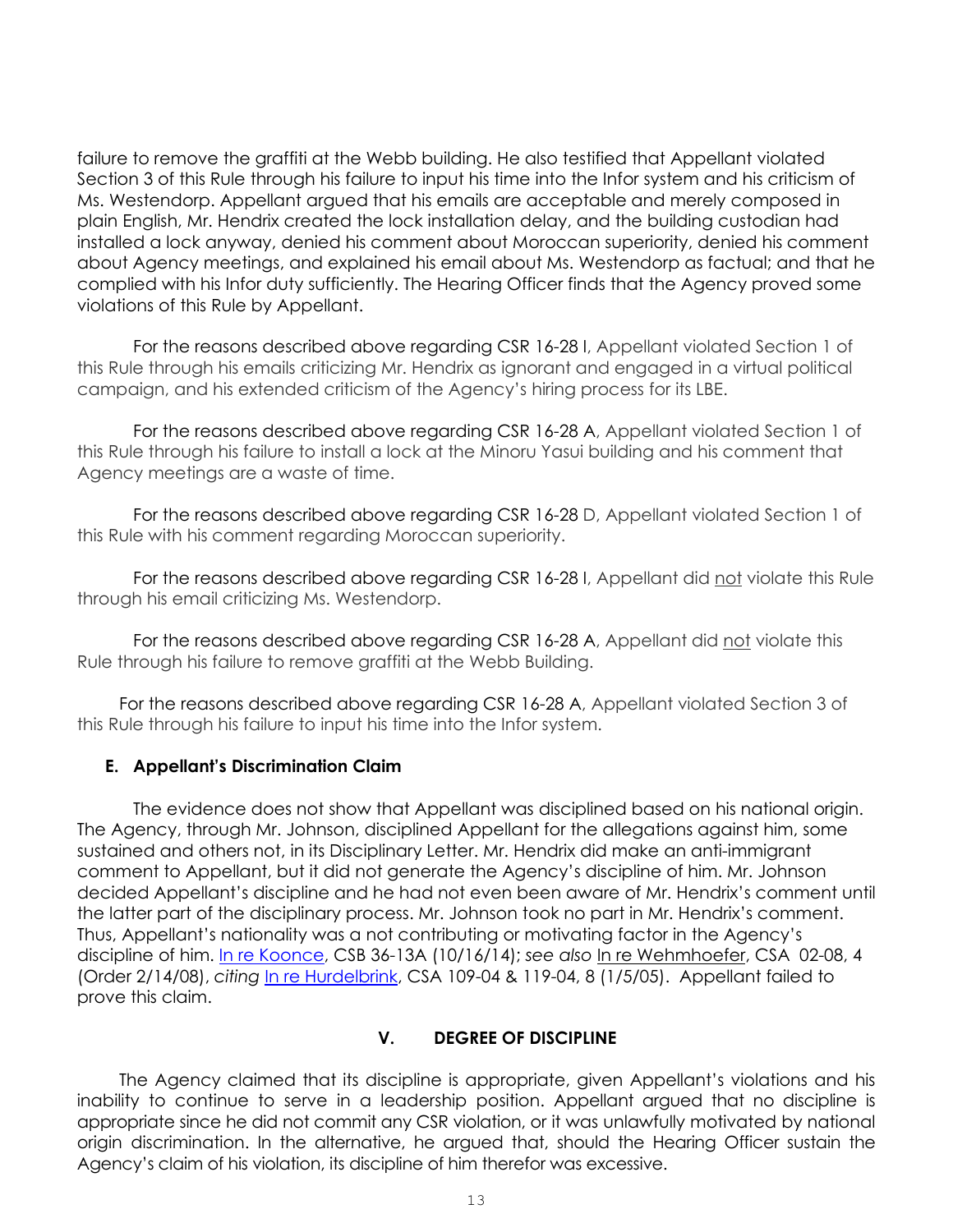### CSR 16-41 Purpose of Discipline states:

The purpose of discipline is to correct inappropriate behavior or performance, if possible. The type and severity of discipline depends on the gravity of the offense. The degree of discipline shall be reasonably related to the seriousness of the offense and take into consideration the employee's past record. The appointing authority shall impose the type and amount of discipline he or she believes is needed to correct the situation and achieve the desired behavior or performance.

## **1. Seriousness of the proven offense**

Appellant's misconduct is serious in that it was disruptive, disrespectful, unproductive and it was improper conduct by one in a supervisory position. His ongoing emails criticizing the Agency's LBE process became disruptive. His comments that Mr. Hendrix was ignorant and on a perpetual political campaign, and of Moroccan superiority were disrespectful. Appellant improperly disregarded directives to input his time into the Infor system promptly, to install a lock at the Minoru Yasui building, and to attend and promote Agency meetings. On the other hand, the damage to the Agency is limited. No damage occurred to the Minoru Yasui building due to the lock delay. The Agency did not lose reimbursements from Appellant's dilatory entry of time into the Infor system. Appellant has ceased his critical emails. Mr. Johnson and Mr. Hendrix have finally made their point to Appellant about them, although over too long of a time. Mr. Hendrix's and Appellant's untoward comments were limited to each other and have not been repeated. Appellant has been late only once in his career, and he now knows to attend Agency meetings.

## **2. Prior Record**

On September 19, 2019, the Agency issued a Written Reprimand to Appellant for improper Behavior.

# **3. Likelihood of Reform**

Appellant has a high likelihood of reform. Certainly, he has not accessed the OHR secured area for personal reasons in disregard of the Agency's prohibition. He appeared to have the impression that he could grouse continually over not getting promoted, even though he expressed his displeasure through criticism of other Agency operations. He did not appear to expect discipline for his ongoing criticism of it, albeit some criticism could have been warranted, and perhaps believed he might only receive another Written Reprimand. Having been demoted, Appellant now realizes that he needs to move beyond his failed efforts at promotion and to promptly execute the directives of his supervisors.

# **VI. CONCLUSION AND ORDER**

Within the Agency, Appellant's violations do not warrant a double-level demotion from Multiple Trades Supervisor to Building Engineer, as he can function as a supervisor. His core issues were his disappointment at not getting promoted and his personal conflict with Mr. Hendrix. Yet his manifestation of these issues is not as serious as the Agency alleged in its Disciplinary Letter. It disciplined him for his criticism of the LBE rollout, which it could not prove was unwarranted. It overreacted to Appellant's delay at work when he interviewed for a City position, available under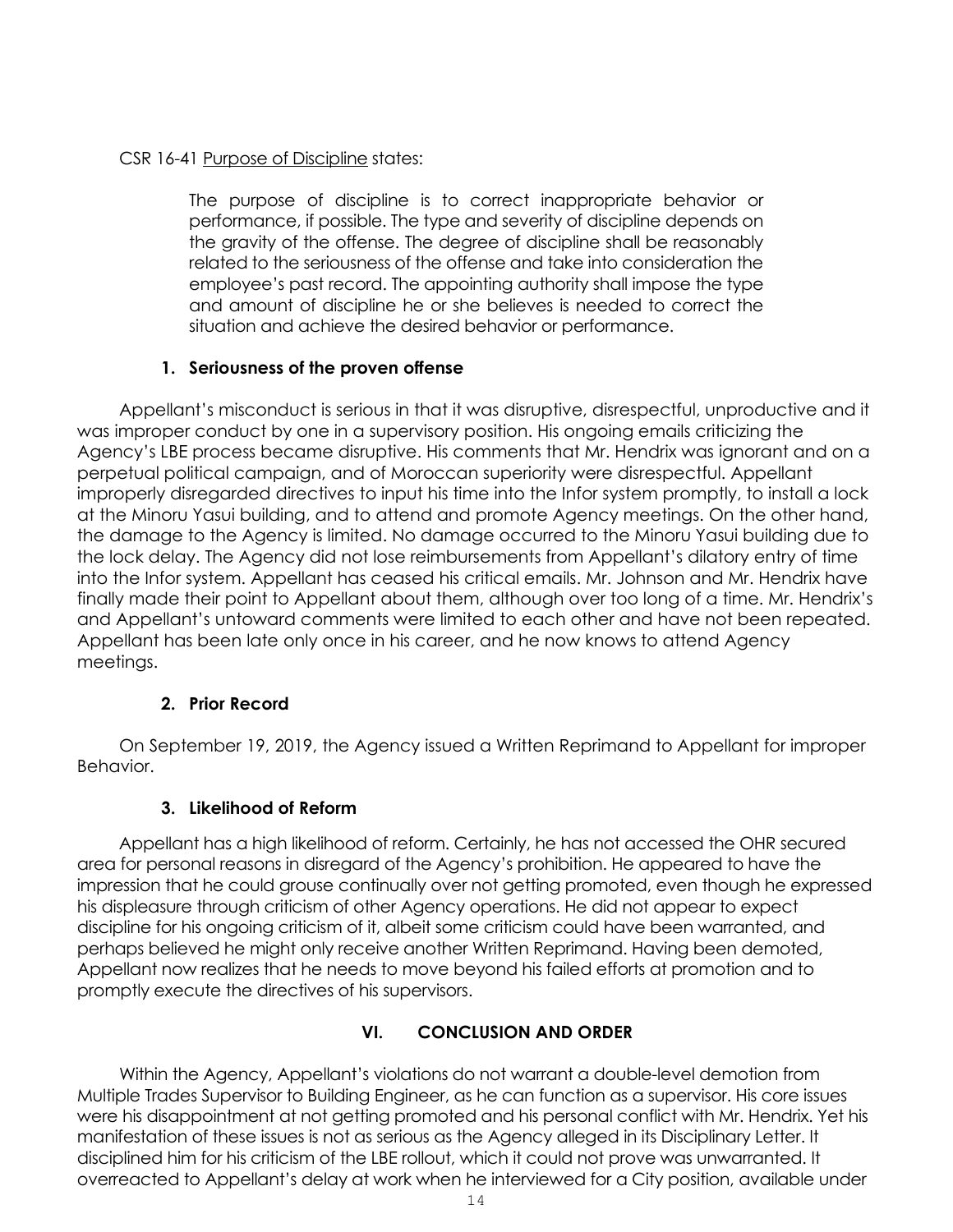the City's policy on interviews. It overreacted to Appellant's criticism of Ms. Westendorp. It retroactively imposed a duty on him to get an approved modification to his schedule to access OHR. On an ad hoc basis, it tried to hold him responsible for Mr. Hendrix's duty to clean the graffiti at the Webb Building. And it also disciplined Appellant for having falsely stated that he had an appointment with Ms. Niparko, which the evidence did not support.

The Agency also mishandled its management of Appellant to an extent. It did not adequately include him in its rollout of the LBE position, his immediate subordinate. It rejected Appellant's request for a mediation of his conflict with Mr. Hendrix, predetermining Appellant as the problem. It thus left itself ignorant of Mr. Hendrix's anti-immigrant comment, which a mediation would have uncovered and left their conflict unresolved. In contrast to its reaction to Appellant's delay, it accommodated a City interview by Appellant's subordinate without affording Appellant a courtesy notice. While comparative discipline is inapplicable, the Agency issued Appellant a Written Reprimand in 2109 for untoward comments yet only counseled and required a class of Mr. Hendrix,<sup>[5](#page-14-0)</sup> a higher-level employee, for similar conduct. Not surprisingly, Appellant was unhappy at the job.

Mr. Johnson stated in the Disciplinary Letter that Appellant "should not be in a leadership position" but did not actually consider Appellant unable to staff a leadership position, even under the original allegations for Appellant's discipline. He testified that he could have demoted Appellant to LBE, a single-level demotion, but did not have any open positions. An LBE would still be a leadership position, albeit only when the MTS is absent. Yet several of the Agency allegations against Appellant were unfounded or it misapplied the CSRs against him. Appellant's violations generally regard his issues and criticisms with his superiors, not his leadership of his subordinates. At times, the Agency rejected Appellant's criticisms without understanding their basis. Appellant did not create the lack of an open LBE position, and it is not a basis on which he should be demoted beneath it. In addition, the Agency ignored efforts to reform Appellant, including going to mediation or requiring him to get education on email communication skills.[6](#page-14-1) His record in 7 years is a Written Reprimand that the Agency could have handled differently, similar to Mr. Hendrix's issue. Under the circumstances, Appellant should be disciplined but the Agency lacks an adequate basis under the established CSR violations and their lack of severity, to demote him.

The Agency's demotion of Appellant did not comport with CSR 16-41, as it exceeded what was necessary to address his inappropriate behavior, and was not reasonably related to the seriousness of his conduct; and as the record did not reflect a sufficient, reasonable, and articulated justification for it, thus it was outside the range of alternatives available to a reasonable and prudent administrator, and it was clearly excessive. See [In re Economakos,](https://www.denvergov.org/content/dam/denvergov/Portals/hearings_office/documents/Hearings/Economakos_Steve_28-13_CSB_Decision_and_Order.pdf) CSB 28-13A, 2 (3/24/14), *citing* Adkins v. Division of Youth Services, Dept. of Institutions, 720 P.2d 626 (Colo.App. 1986); Colorado Dept. of Human Services v. Maggard, 248 P.3d 708 (Colo. 2011).

<span id="page-14-0"></span><sup>5</sup> Mr. Hendrix supposedly took responsibility for his action. Rather, he transferred blame to Appellant for misconstruing his comment, but for which he considered it acceptable. The Agency asked Appellant in detail whether he apologized for his emails, but Mr. Hendrix evidently never apologized to Appellant either.

<span id="page-14-1"></span><sup>6</sup> Training on communication by email is available to attorneys as continuing legal education, as it is deemed to require a more specific syntax.